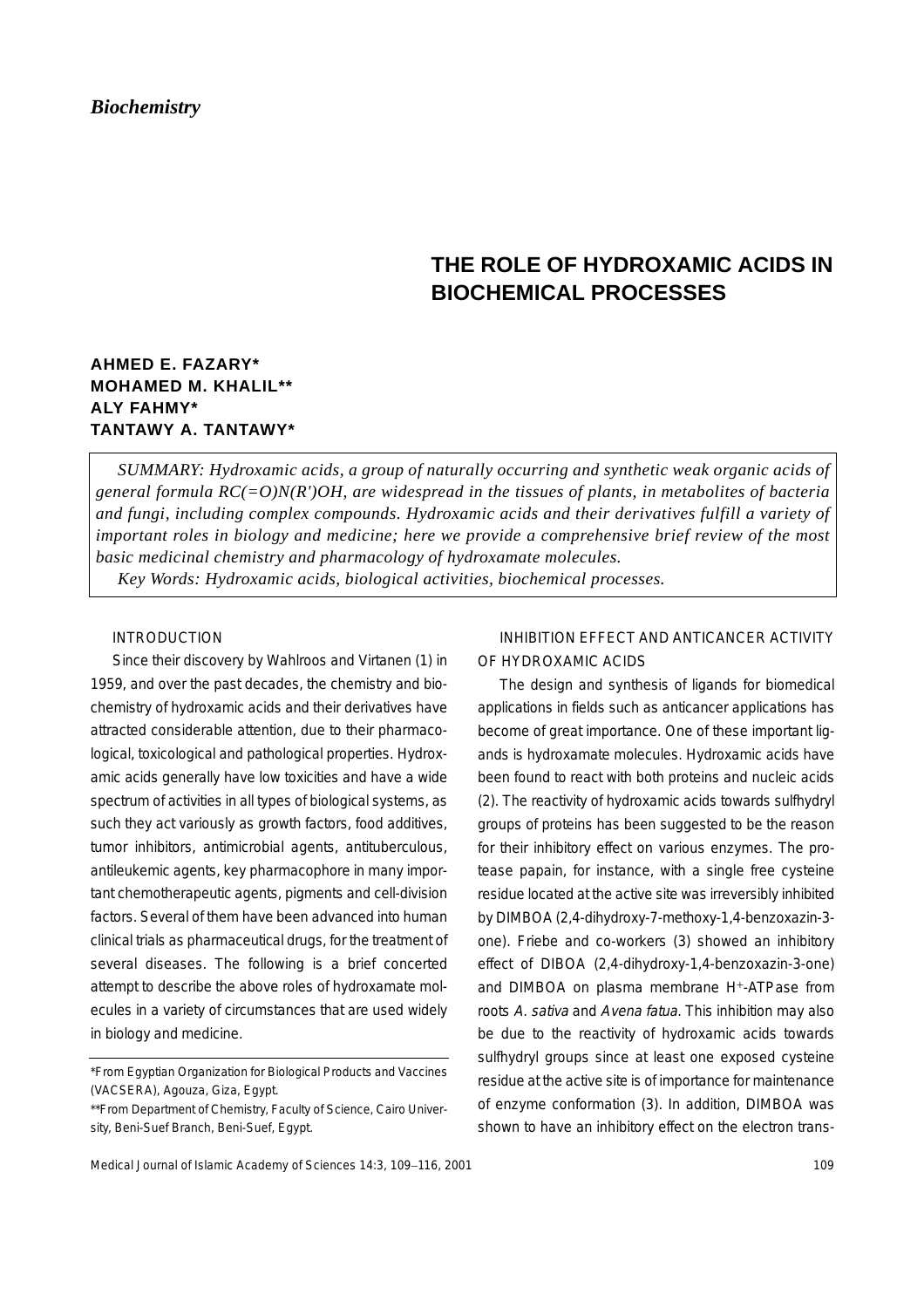port and thus adenosine-tri-phosphate (ATP) production in isolated mitochondria and chloroplasts of maize (4). Both DIBOA and DIMBOA have been shown to be mutagenic in a test with Salmonella typhimurium (2). The reactivity of hydroxamic acids offers an explanation to the various biological effects observed.

The matrix metalloproteinases (MMP) are a family of zinc-dependent enzymes that are required for extra cellular matrix degradation and tissue remodeling. The ability of the hydroxamic acid functionality to form abidentate chelate with the zinc and nickel atoms in the enzyme's active site is considered to be an important functional feature metalloenzyme inhibition, namely as inhibitors of metalloproteinase (5), matric metalloproteinase (6, 7), they are also potent and specific inhibitors of urease activity (8, 9), thermolysin (10, 86), elastase (11), peroxidases (12), amino peptidases (13, 87).

It is well known from the literature (14−20, 88) that the unsubstituted aliphatic hydroxamic acids (such as acetohydroxamic acid) are well established as effective inhibitors of plant (14,15, 88), and bacterial urease in vitro (15,16) and have been shown to effectively inhibit ureolytic activity and/or to lower blood ammonia levels in mice (17), rats (15), sheep (18), cows (19), dogs and men (20). The potential application of these compounds in the treatment of hepatic coma and in the improvement of nitrogen utilization by ruminant animals has led to the present series of their physiologic disposition in the animal body. The four lower aliphatic hydroxamates were studied by chromatographic and spectrophotometric methods in unlabeled form (21).

Recently, significant advances have been made toward understanding the inhibition phenomena basis of hydroxamic acids. A number of hydroxamic acid analogues have been shown to inhibit DNA (dinucleic acid) synthesis by inactivating the enzyme ribonucleotide reductase (RNR) (22−25). This metalloenzyme catalyzes the conversion of (ribo) nucleotides to deoxy (ribo) nucleotides and is therefore a potential target for the development of anticancer agents (26−28). Hydroxamic acid moiety, R-CONHOH, is found to be the essential pharmacophore in the hydroxyurea, a clinically useful inhibitor of ribonucleotide reductase (29). A variety of nucleoside analogues are also active as inhibitors of ribonucleotide reductase (30, 32), following the inhibition mechanism similar to that proposed for hydroxamates (33-35). Farr et al. (37) designs and synthesizes a nucleoside analogue incorporating hydroxamate moiety. Their compounds inhibited RNR activity, but were 10-fold less potent than hydroxyurea. Moreover, recent reports (37−39) show that hydroxamate compounds increase the potency of nucleosides against HIV-1 (human-immunodeficiency-virus-1) give an additional importance to derivatives combining the structural features of the above compounds.

Quite recently, there have been articles concerning the biochemistry of anticancer activity of naturally occurring and synthetic class of organic compounds containing the hydroxamic acid functional group (-CONHOH). Hydroxyurea containing that group, is a well known anticancer drug (40−43). It inhibits the DNA synthesis by imparing the activity of enzyme ribonucleotide reductase (42−45). Though it is clinically used as anticancer agent, it perturbs the hematological parameters and depresses the bone marrow (46). Subsequently anticancer properties of some aliphatic and aromatic hydroxamic acids (such as acetohydroxamic acid, benzohydroxamic acid and salicylhydroxamic acid) have been studied (47, 48). Recently it has been reported that cholorohydroxamic acid possesses antitumor properties and inhibits the growth of Ehrlich ascites carcinoma (EAC) cells by imparing DNA and protein synthesis without altering the hematological parameters (49). No such studies have yet been done with acetohydroxamic acid, benzohydroxamic acid and salicylhydroxamic acid. The comparative study of antineoplastic activities and host toxic effects of hydroxamic acids (cholorohydroxamic acid, acetohydroxamic acid, benzohydroxamic acid, salicylhydroxamic acid and hydroxyurea) has been recently reported (50). In addition peritoneal macrophages and lipid peroxidation in normal mice after treatment with these hydroxamic acids have been presented (51). Transplantability of hydroxamic acid treated EAC cells has also been observed. The results show that cholorohydroxamic acid can be considered as the most effective antitumor agent amongst the hydroxamic acids studied and are comparable with hydroxyurea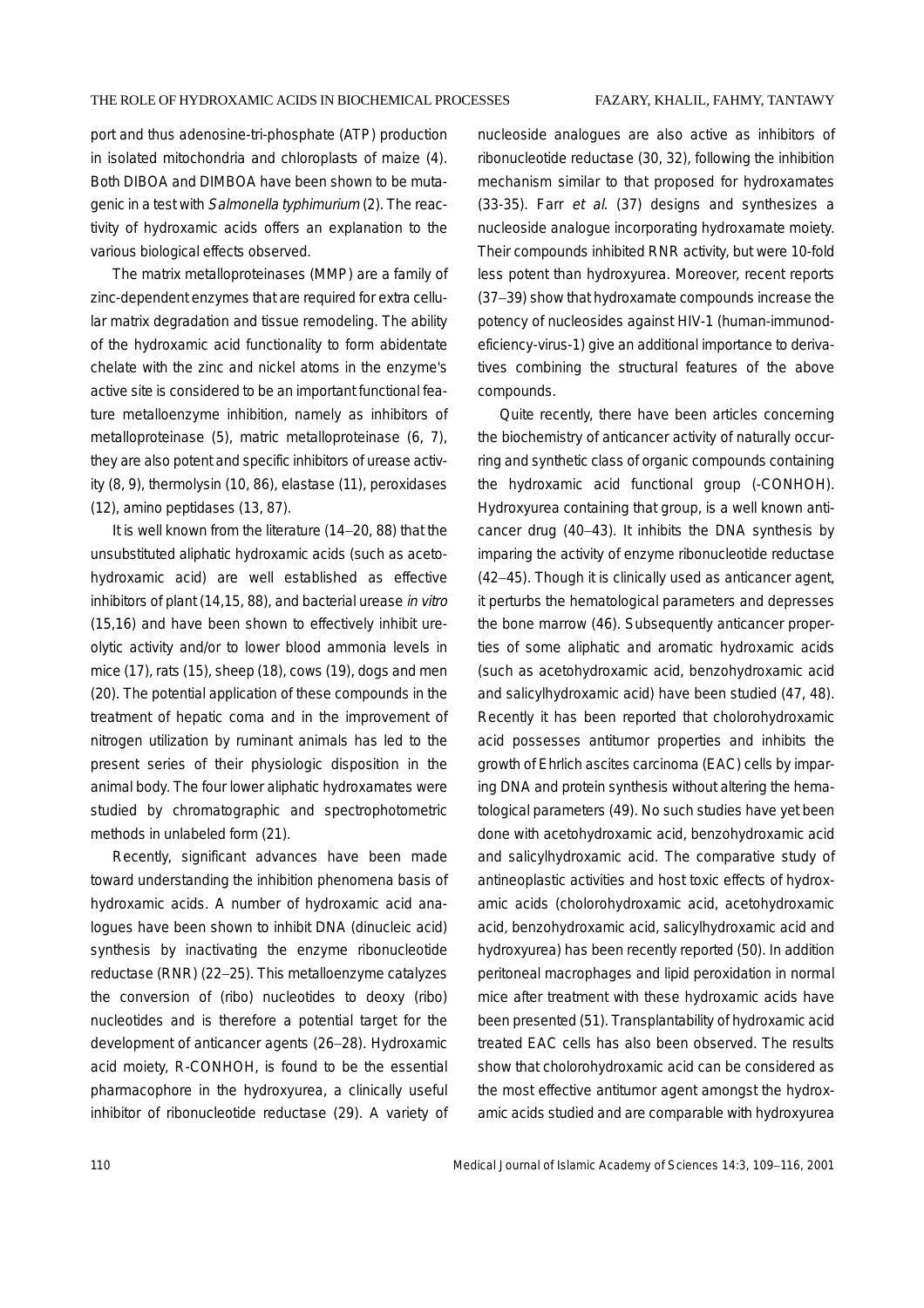regarding cell growth inhibition and survival time of tumor bearing mice. However, it is necessary that the antitumor activity of cholorohydroxamic acid should be carried out against different tumor cell lines which may bring promising results in cancer chemotherapy.

Recently a new oral chelator, salicylhydroxamic acid was developed and found to have promising advantages in the clinical treatment of thalassaemia major (52), as a trypanocidal drug (53) and used as inhibitors of viral growth (54), selective inhibition of deoxyribonucleic acid synthesis (55), also salicylhydroxamic acid inhibits delta 6 desaturation in the microalgo porphyridium cruentum (56) and also, the selective inhibition of catechol oxidases by salicylhydroxamic acid was reported (57). In addition to this, halogen substituted salicylhydroxamic acids used in lowering of rabbits (58).

In recent studies, it was reported that, benzohydroxamic acid had significant antitumor activity (59), substituted benzohydroxamic acid has been prepared to enhance the effect of benzohydroxamic acid (60, 90, 91) and its complexes with copper metal ions (Cu-benzohydroxamic acid) and used as a potential antitumor drug (61).

Because of the wide spread physiological importance of trihydroxamic acids, it is highly desirable to investigate several natural and synthetic trihydroxamic acids that will be selective for therapy of certain diseases. Desferrioxamine, a natural trihydroxamic acid, is a chelating of iron, aluminum and other metals, is used therapeutically for the treatment of iron-overloaded-patients (62, 92) to remove excess iron in patients suffering from iron overload as a consequence of the treatment of Cooley's anemia, or acute iron poisoning, particularly in patients with AIDS, but the lack of oral activity and its short biological half-life limits its use. Otherwise, iron chelation by desferrioxamine, and other chelators, protects against the cytotoxic and reactivating effects of hydrogen peroxide (63), and thus decreases NF-kB activation of HIV-1 transcription. Also, desferrioxamine B is used in human medicine removal of excess aluminum from the human body in those patients who must undergo permanent hemodialysis (64, 93).

More recently oxazole and oxadiazole hydroxamic acids are claimed by Pfizer as inhibitors of procollagen C- proteinase (PCP or pCP). Fundamental work on this enzyme has been carried out at Thomas Jefferson University, who described recombinant pCP and its use in treatment of fibrotic disorders. Until now, virtually the only indication that pCP inhibitors were targets for systematic drug discovery were from Roche, whose preferred candidates are also heterocyclyl hydroxamic acids, for example thiazoles.

Allelopathy, the chemical interaction of plants within the same species or between plants of different species, is important in the plant competition for water, nutrients and light. Hydroxamic acids have been ascribed a role in this interaction in many reports. DIBOA and BOA (2 benzoxazolinone) were shown to have an inhibitory effect on root growth of cress (Lepidium sativum) and barnyardn grass (Echinochloa crusgalli) (65). DIMBOA and MBOA (6-methoxy-2-benzoxazolinone) from Triticum durum were shown to have a growth inhibiting effect on roots of the weed A. fatua (66). In addition, MBOA was shown to inhibit seed germination on A. fatua. Rye root exudates containing DIBOA inhibited root growth of A. fatua whereas wheat root exudates without detectable amounts of hydroxamic acid did not (67).

A possible explanation to the growth inhibitory effect of hydroxamic acids on other plant species might be due to their ability to modify auxin action. Venis and Watson (68) reported that methylated benzoxazolinones are able to inhibit the binding of auxin to membrane receptors. MBOA was shown to have an inhibiting effect on auxin-induced bending (at concentrations of 0.6 mM or higher) and elongation (at concentrations of 0.6 mM) of oat coleoptiles (69). In contrast, DIMBOA had a supporting effect on auxininduced elongation of maize coleoptiles at a concentration of 20 mM (70). The differences between the results of these experiments might be explained by different sensitivities of the plant species tested. Maize already contains DIMBOA and a UDP-glucose: Hx(hydroxamic acids)-glucosyltransferase (71, 72), to detoxify DIMBOA, that might interfere with the experiment. For instance, it has been shown that A. thaliana transformed with the genes for UDP-glucose: hydroxamic acid - glucosyltransferases isolated from maize are less sensitive to the allelopathic substances DIBOA and DIMBOA in growth assays than wt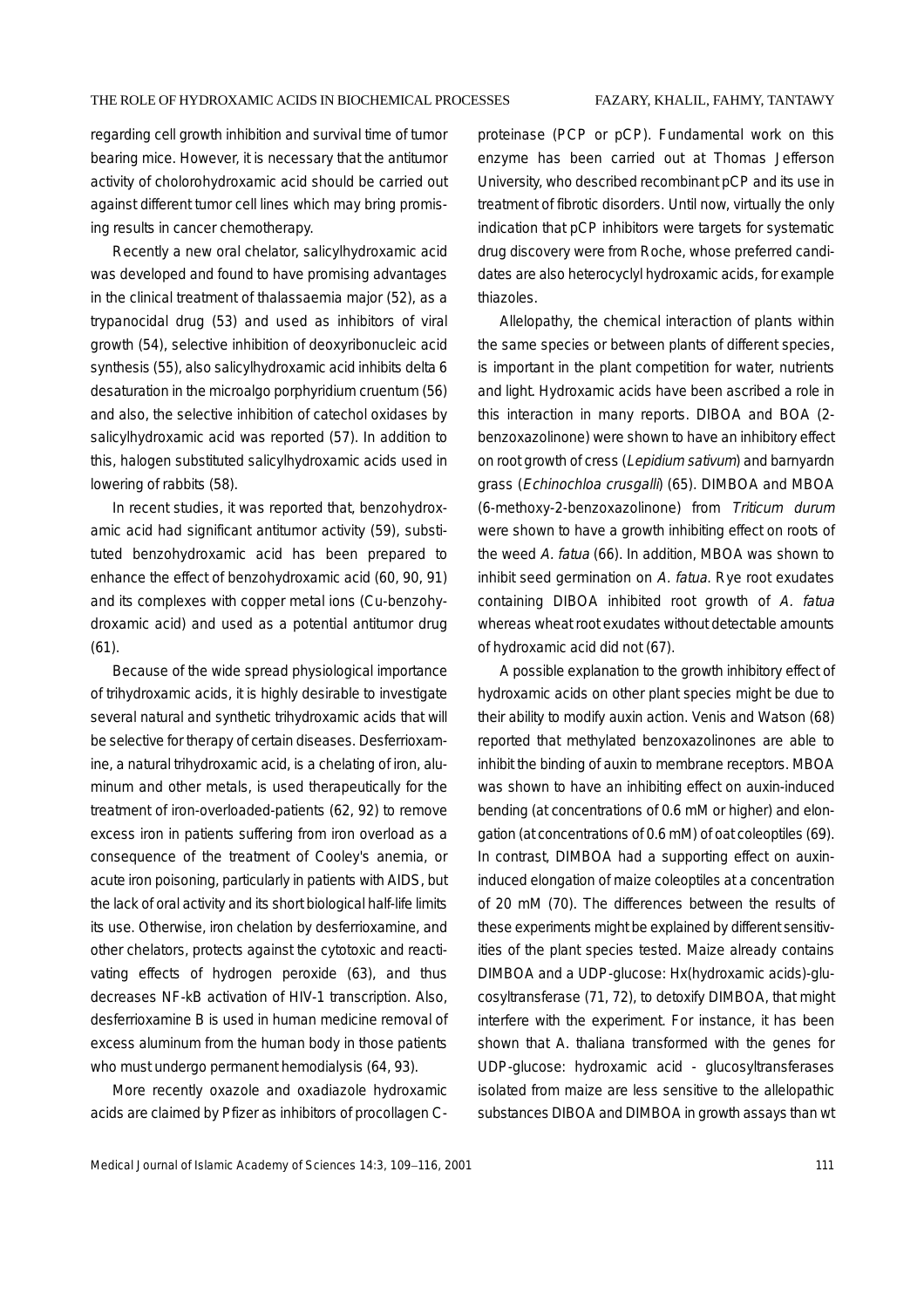A. thaliana that does not contain glucosyltransferases acting on these substances (72). Another possible explanation is that in maize only MBOA and not DIMBOA is a potent inactivator of auxin-induced shoot elongation (73). Maize bxbx mutant, deficient in DIMBOA synthesis grow normally, although extremely susceptible to pathogen attack (74). It has been shown, though, that the bxbx mutant still contains trace amounts of DIMBOA, which might be enough to maintain a normal growth (75). However DIMBOA, when exuded from Hx/HxGlc (hydroxamic acids/hydroxamic acid glucoside(s)) containing plants, may be more important in plant competition with other plants for water, light and nutrients by inhibiting the growth of neighboring plants than in growth regulation of the plant itself.

## RESISTANCE ACTIVITY OF HYDROXAMIC ACIDS TOWARDS INSECTS

Hydroxamic acids have been shown to have a negative impact on the survival and reproduction of aphids. Argando–a et al. (76) found inverse correlations between hydroxamic acid content in different varieties of rye and wheat and the growth rate of the aphid Metopolophium dirhodum. When the plants grow older and the hydroxamic acid levels become decreased, the growth rate of the aphid populations are increased. In the same paper it was also reported that aphids fed with artificial diets containing DIMBOA or MBOA had lower survival rate than aphids fed on artificial diets lacking DIMBOA or MBOA. Correlations have also been shown in maize between high hydroxamic acid levels and resistance to the European corn borer Ostrinia nubilalis (77, 78). In addition to the reports based on correlations and work with insects on artificial diets, hydroxamic acids have been shown to be induced by infestation with insects. Hydroxamic acid levels in the wounded tissue of maize stems and leaves increased upon infestation with larvae of the corn borer Sesamia nonagrioides (79). In wheat, several cultivars including one T. durum cultivar showed increased levels of DIMBOA in leaf tissue upon infestation with the aphids M. dirhodum and Rhopalosiphum padi (2, 80). Induced changes in hydroxamic acids levels were however, later shown in wild wheat (*Triticum uniaristatum*) to be due to translocation rather than enhanced local synthesis of Hx (81).

## ANTIFUNGAL ACTIVITY OF HYDROXAMIC ACIDS

As early as 1959, Wahlroos and Virtanen (1) reported about the anti-fungal effect of hydroxamic acids and their breakdown products on snow mold (Fusarium nivale). Fungi grown on medium containing DIMBOA, MBOA or BOA showed smaller colony diameter than fungi grown on an identical medium but lacking these compounds. Later reports indicated inverse correlations between infection ratings of Northern corn leaf blight-producing fungus (Helminthosporium turcicum) and plant DIMBOA levels, as well as inhibition of H. turcicum spore germination by DIMBOA (82, 83). These and other inhibitory effects of Hx on fungal growth are summarized by Niemever et al. (2). More recent studies of the fungal pathogen Gaeumannomyces graminis that causes the disease take-all in wheat and barley showed that DIBOA was a more potent fungal growth inhibitor than DIMBOA which is in correlation with the resistance of rye to take-all (84).

#### ANTIBACTERIAL ACTIVITY OF HYDROXAMIC ACIDS

Bacterial stalk rot of maize is caused by a certain strain of Erwinia chrysanthemi. Maize is, however, resistant to rot caused by other isolates of Erwinia chrysanthemi and other soft rotting Erwinia species. It has been shown that DIMBOA inhibits the growth of several soft rotting Erwinia species at concentrations of 0.2-0.3 mM and that strains non-pathogenic to maize were more sensitive to DIMBOA than pathogenic strains. DIMBOA was therefore proposed to be involved in the resistance towards Erwinia (85).

### ACKNOWLEDGEMENT

The authors wish to thanks to Prof Dr Mohamed Salem El-Abbady (chairman of Vacsera), for co-operation.

### **REFERENCES**

1. Wahlroos Ö, Virtanen AI : The precursors of 6-methoxybenzoxazolinone in maize and wheat plants, their isolation and some of their properties. Acta Chem Scand, 13, 1906, 1959.

2. Niemeyer HM, Pesel E, Copaja SV, Bravo HR, Franke S, Francke W : Changes in hydroxamic acid levels of wheat plants induced by aphid feeding. Phytochemistry, 28, 447, 1989.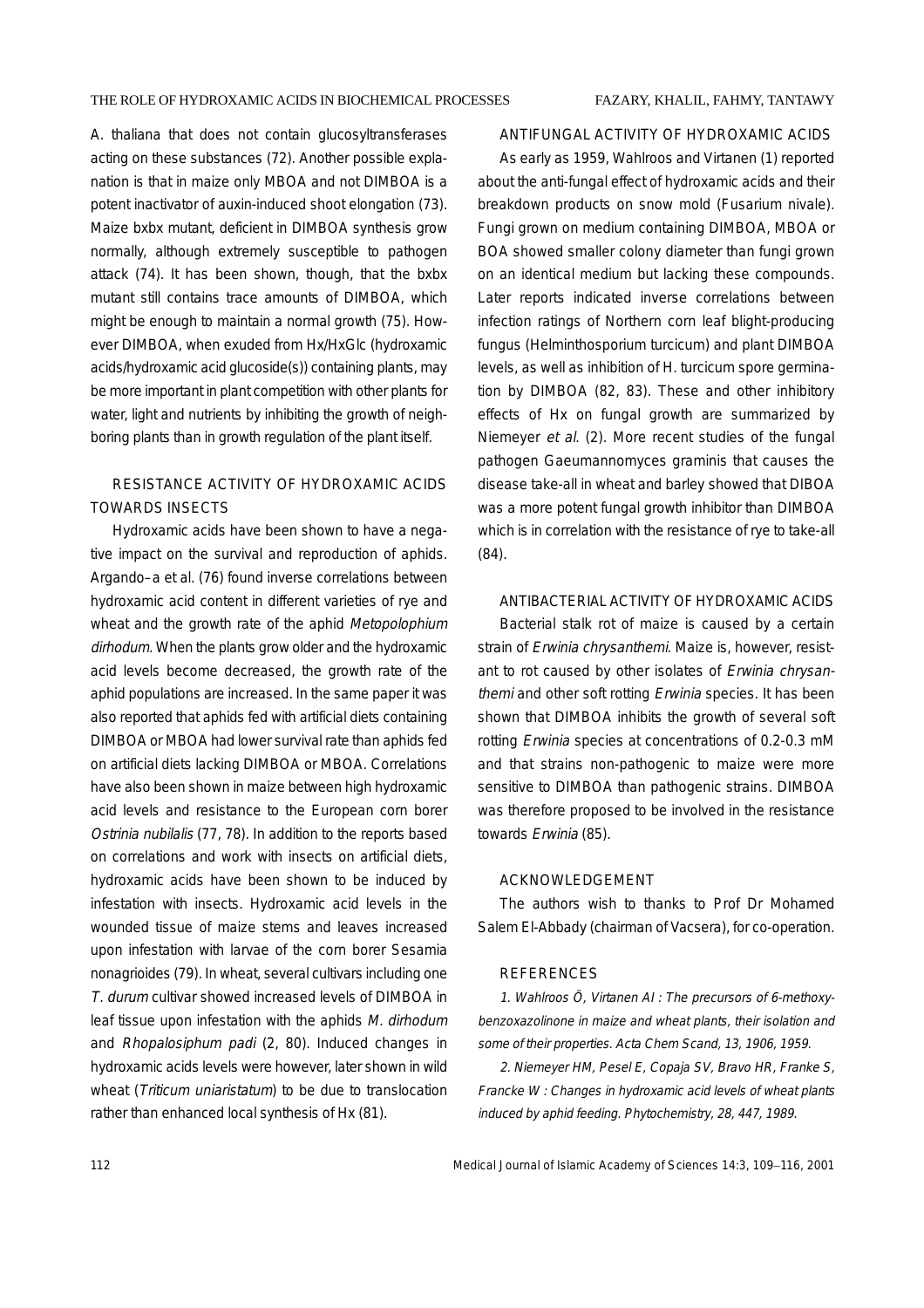### THE ROLE OF HYDROXAMIC ACIDS IN BIOCHEMICAL PROCESSES

### FAZARY, KHALIL, FAHMY, TANTAWY

3. Friebe A, Roth U, Kück P, Schnabl H, Schulz M : Effects of 2,4-dihydroxy-1,4-benzoxazin-3-ones on the activity of plasma membrane H+-ATPase. Phytochemistry, 44, 979, 1997.

4. Massardo F, Zœ–iga GE, Prez LM, Corcuera LJ : Effects of hydroxamic acids on electron transport and their cellular location in corn. Phytochemistry, 35, 873, 1994.

5. Sawa M, Kiyoi T, Kurokawa K, Kumihara H, Yamamoto M, Miyasaka T, Ito Y, Hirayama R, Inoue T, Kirii Y, Nishiwaki E, Ohmoto H, Maeda Y, Ishibushi E, Inoue Y, Yoshino K, Kondo H : New type of metalloproteinase inhibitor: Design and synthesis of new phosphono hydroxamic acids. J Med Chem, 45, 4, 919, 2002.

6. Groneberg RD, Burns CJ, Morrissette MM, Ullrich JW, Morris RL, Darnbrough S, Djuric SW, Condon SM, McGeehan GM, Labaudiniere R, Neuenschwander K, Scotese AC, Kline JA : Dual inhibition of phosphodiesterase 4 and matrix metalloproteinases by an aryl hydroxamic acid template. J Med Chem, 42, 4, 541, 1999.

7. Aranapakam VJ, Davis M, Grosu GT, Baker JL, Ellingboe J, Zask A, Levin JI, Sandanayaka VP, Du M, Skotnicki JS, DiJoseph JF, Sung A, Sharr MA, Killar LM, Walter T, Jin G, Cowling R, Tillett J, Zhao W, McDevitt J, Xu ZB : Synthesis and structure activity relationship of N-substituted 4-arylsulfonylpipetidehydroxamic acids as novel, orally active matrix metalloproteinase inhibitors for treatment of Osteoarthritis. J Med Chem, 46, 12, 2376, 2003.

8. Parker MH, Lunney EA, Ortwine DF, Pavlovsky AG, Humblet C, Brouillette CG : Analysis of the binding of hydroxamic acid and carboxylic acid inhibitors to the stromelysin-1 (matrix metalloproteinase-3) catalytic domain by isothermal titration calorimetry. Biochemistry, 38, 41, 13592, 1999.

9. Toba S, Damodaran KV, Merz Jr KM : Binding Preferences of Hydroxamate Inhibitors of the Matrix Metalloproteinase Human Fibroblast Collagenase (HFC). J Med Chem, 42, 1225, 1999.

10. Nashino N, Powers JC : Phosphorus-Based SAHA Analogues as Histone Deacetylase Inhibitors. Biochemistry, 17, 2846, 1978.

11. Nashino N, Powers JC : Pseudomonas aeruginosa elastase. Development of a new substrate, inhibitors, and an affinity ligand. J Biol Chem, 255, 3482, 1980.

12. Tam SSC, Lee DHS, Wang EY, Munroe DG, Lau CY : Tepoxalin, a Novel Dual Inhibitor of the Prostaglandin-H Synthase Cyclooxygenase and Peroxidase Activities. J Biol Chem, 270, 13948, 1995.

13. Baker JO, Wilkes SH, Bayliss ME, Prescott JM : Hydroxamate-induced spectral perturbations of cobalt A Stereospecificity of amino acid hydroxamate inhibition of aminopeptidases eromonas aminopeptidase. Biochemistry, 22, 2098, 1983.

14. Kobashi K, Hase J, Uehera K : Specific inhibition of urease by hydroxamic acids. Biochem Biophysic Acta, 65, 380, 1962.

15. Fishbein WN, Carbone PP, Hochstein HD : Acetohydroxamate: Abcaterial urease inhibitors with therapeutic potential in hyperamonemic states. Nature, 208, 46, 1965.

16. Kobashi K, Hase J : Inhibition of proteus vulgaris urease by hydroxamic acids. J Biochem, 62, 293, 1967.

17. Fishbein WN : Urease inhibitor for hepatic coma: Inhibition of <sup>14</sup>C-urea hydrolysis in mice by alkylhydroxamate. I. Methodology. Biochem Med, 1, 111, 1967.

18. Streeter CL, Oltjen RR, Slyter LL, Fishbein WN : Urea utilization in weathers receiving the urease inhibitor, acetohydroxamic acid. J Anim Sci, 29, 88, 1969.

19. Brent BE, Adepoju A : Effect of acetohydroxamic acid on rumen ureases. J Anim Sci, 26, 1482, 1967.

20. Summerskill WN, Thorsell F, Feinberg J, Alderte JS : Effects of urease inhibition in hyperammonemia: Clinical and experimental studies with acetohydroxamic acid. Gastroenterology, 54, 20, 1968.

21. Fishbein WN, Streeter CL : Physiological disposition of short chain aliphatic hydroxamates in the mouse. J Pharmcol Exp Ther, 174, 239, 1970.

22. Valerije V, Vesna A, Stanko U : First Hydroxamic Seconucleoside Derivatives. Croat Chim Acta, 71, 119, 1998.

23. Larsen IK, Sjberg BM, Thelander L : Characterization of the active site of ribonucleotide reductase of Escherichia coli, bacteriophage T4 and mammalian cells by inhibition studies with hydroxyurea analogues. Eur J Biochem, 125, 75, 1982.

24. Riet B, Wampler GL, Elford HL : Synthesis of hydroxyand amino-substituted benzohydroxamic acids: Inhibition of ribonucleotide reductase and antitumor activity. J Med Chem, 22, 589, 1979.

25. Elford HL, Wampler GL, Riet B : New ribonucleotide reductase inhibitors with antineoplastic-activity. Cancer Res, 39, 844, 1979.

26. Reichard P : Molecular Evaluation: From RNA to DNA, why so many ribonucleotide reductases? Science, 260, 1773, 1993.

27. Stubbe J : Ribonucleotide reductases. Adv Enzymol Relat Areas Mol Biol, 63, 349, 1990.

28. Stubbe J, Donk WA : Ribonucleotide reductases: Radical enzymes with suicidal tendencies. Chem Biol, 2, 793, 1995.

Medical Journal of Islamic Academy of Sciences 14:3, 107-114, 2001 113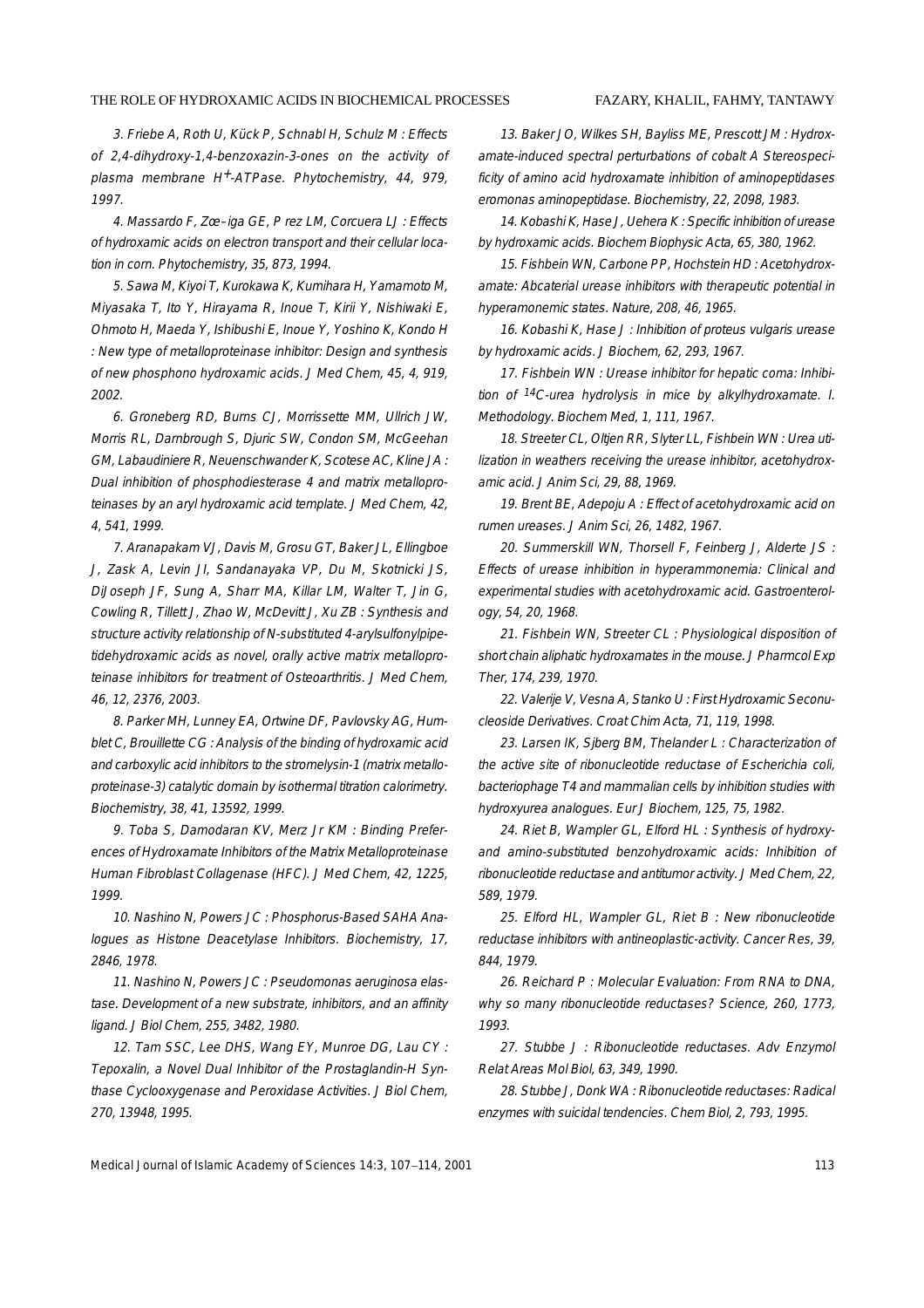#### THE ROLE OF HYDROXAMIC ACIDS IN BIOCHEMICAL PROCESSES FAZARY, KHALIL, FAHMY, TANTAWY

29. Donehower RC : Hydroxyurea. In: Cancer Chemotherapy. Principles and Practice, Ed by JM Chabner, JM Collins. JB Lippincott Co, Philadelphia, pp 225-233, 1990.

30. Gupta SP : Quantitative Structure-Activity Relationship Studies on Anticancer Drugs. Chem Rev, 94, 1507, 1994.

31. Xie KC, Plunkett W : Deoxynucleotide pool depletion and sustained inhibition of ribonucleotide reductase and DNA synthesis after treatment of human lymphoblastoid cells with 2-chloro-9- (2-deoxy-2-fluoro-b-D-arabinofuranosyl) adenine. Cancer Res, 56, 3030, 1996.

32. Lehmann TE, Berkessel A : Stereoselective Synthesis of 4'-Benzophenone-Substituted Nucleoside Analogs: Photoactive Models for Ribonucleotide Reductases. J Org Chem, 62, 302, 1997.

33. Salowe S, Bolliger JM, Ator M, Stubbe J, McCracken J, Peisach J, Samano MC, Robins MJ : An Alternative Model for Mechanism-Based Inhibition of E. Coli Ribonucleotide Reductase by 2' Azido-2' deoxyuridine 5'-diphosphate. Biochemistry, 32, 12749, 1993.

34. Robins MJ, Guo Z, Wnuk SF : J Am Chem Soc, 119, 3637, 1997.

35. Eliasson R, Pontis E, Eckstein F, Reichard P : J Biol Chem, 265, 26116, 1994.

36. Ingemarson R, Thelander L : A kinetic study on the influence of nucleoside triphosphate effectors on subunit interaction in mouse ribonucleotide reductase. Biochemistry, 35, 8603, 1996.

37. Farr RA, Bey P, Sunkara PS, Lippert BJ : The synthesis of acyclonucleoside hydroxamic acids as inhibitors of ribonucleotide reductase. J Med Chem, 32, 1879, 1989.

38. Malley SD, Grange JM, Hamedi SF, Vila JR : Identification and Characterization of Rat Intestinal Trefoil Factor: Tissueand Cell-specific Member of the Trefoil Protein Family. Proc Natl Acad Sci, USA, 91, 11017, 1994.

39. Lori F, Malykh A, Cara A, Sun D, Weinstein JN, Lisziewicz J, Gallo RC : Subsequent research showed that in vitro anti-HIV activity is enhanced without increased toxicity when hydroxyurea is used with didanosine. Science, 266, 801, 1994.

40. Goa WY, Mitsuya H, Driscoll JS, Johns DG : Enhancement by hydroxyurea of the anti-human immunodeficiency virus type 1 potency of 2'-b-fluoro-2',3'-dideoxyadenosine in peripheral blood mononuclear cells. Biochem Pharmacol, 50, 274, 1995.

41. Gora TJ, Robak T : Clinical pharmacology of hydroxyurea. Acta Haematol Pol, 26, 39, 1995.

42. Coutinho LH, Brereton ML, Santos AM, Ryder WD, Chang J, Harrison CJ, Yin JA, Dekter TM, Testa NG : Evaluation of cytogenetic conversion to Ph-haemopoiesis in longterm bone marrow culture for patients with chronic myeloid leukemia on conventional hydroxyurea therapy, on pulse high-dose hydroxyurea and on interferonalpha. Br J Haematol, 93, 869, 1996.

43. Nand S, Stock W, Godwin J, Fisher SG : Leukemogenic risk of hydroxyurea therapy in polycythemia vera, essential thrombocythemia, myeloid metaplasia with myelofibrosis. Am J Haematol, 52, 42, 1996.

44. Santarossa S, Vaccher E, Lenerdon D, Marlo A, Errante D, Tirelli U : Ribonucleotide reductase inhibition in the treatment of adverse prostate cancer: An experimental approach with hydroxyurea and gallium nitrate in 20 patients. Eur J Cancer, 31A:959, 1995.

45. Krakoff IH, Brown NC, Reichard P : Inhibition of ribonucleotide diphosphatase reductase by hydroxyurea. Cancer Res, 28, 1959, 1986.

46. Elford H : Effect of hydroxyurea on ribonucleotide reductase. Biochem Biophys Res Commun, 33, 129, 1968.

47. Bruce P, Kennedy BJ : Duration of DNA inhibition by hydroxyurea. Proc Am Asso Cancer Res, 11, 63, 1970.

48. Moore EC : The effects of ferrous ion and dithioerythritol on inhibition by hydroxyurea of ribonucleotide reductase. Cancer Res, 29:291, 1969.

49. Elford HL, Wampler GL, Riet BV : New ribonucleotide reductase inhibitors with antineoplastic-activity. Cancer Res, 39, 844, 1971.

50. Sur P, Bag SP, Sur B, Khanam JA : Chloroacetohydroxamic acid as antitumor agent against Ehrlich ascites carcinoma in mice. Neoplasma, 44, 197, 1997.

51. Khanam JA, Bag SP, Sur B, Sur P : Comparative study of antineoplastic activity of some aliphatic and aromatic hydroxamic acids against ahrlich ascites carcinoma (EAC) in mice. Med J Islamic Acad Sciences, 11, 2, 1998.

52. K Quirolo : www.thassalemia.com/transfusion/chelation.html. Children's Hospital of Oakland.

53. Opperdoes FR, Aarsen PN, Meer CV, Borst P : Trypanosoma brucei: An evaluation of salicylhydroxamic acid as a trypanocidal drug. Exp Parasital, 40, 2, 198, 1976.

54. Scheel M, Pfeffer R : Inhibition of viral growth by salicylhydroxamic acid. Proc Soc Exp Biol Med, 128, 3, 902, 1968.55. Gale GR : Selective inhibition of deoxyribonucleic acid synthesis by salicylhydroxamic. Proc Exp Biol Med, 122, 4, 1236, 1966.

56. Khozin-Goldberg I, Bigogno C, Cohen Z : Salicylhydroxamic acid inhibits delta6 desaturation in the microalga Porphyridium cruentum. Biochim Biophys Acta, 1439, 384, 1999.

57. Andrew CA, John LW : The selective inhibition of catechol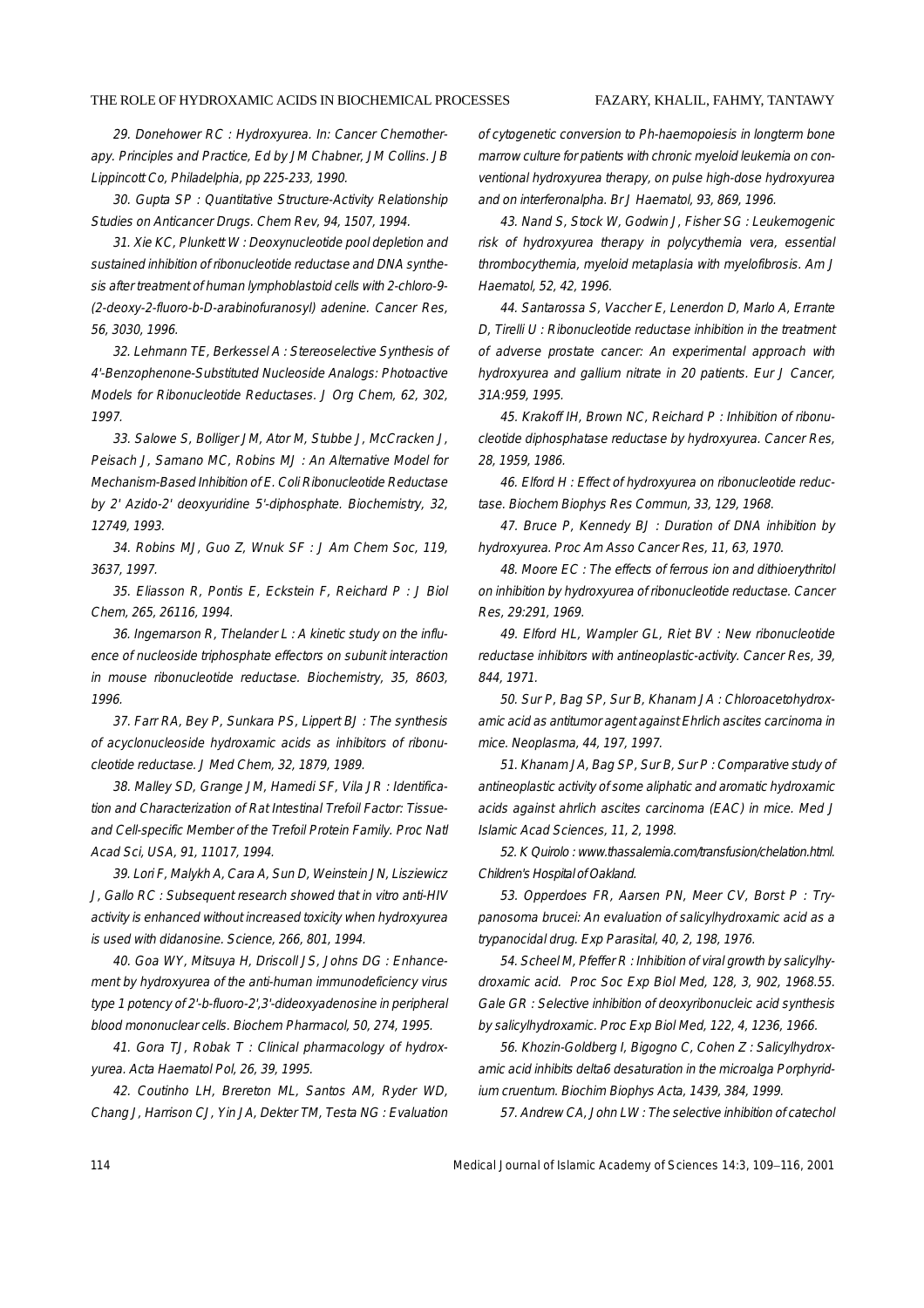### FAZARY, KHALIL, FAHMY, TANTAWY

oxidases by salicylhydroxamic acid. Phytochemistry, 27, 10, 3075, 1988.

58. Czyzyk A, Ostaszynski A, Plenkiewicz ZS, Urbanski T : Lowering of cholesterol level in the blood serum of rabbits by halogen substituted salicylhydroxamic acids. Arzneimittelforschung, 22, 2, 465, 1972.

59. Elford HL, Wampler GL, Riet BV : New ribonucleotide reductase inhibitors with antineoplastic activity. Cancer Res, 39, 844, 1979.

60. Riet BV : Synthesis of hydroxy and amino-substituted benzohydroxamic acids: Inhibition of ribonucleotide reductase and antitumour activity. J Med Chem, 22, 589, 1979.

61. Khanam JA, Bug SP, Sur B, Sur P : Antineoplastic activity of copper(II)-benzohydroxamic acid complex against Ehrlich Ascites Carcinoma (EAC) in mice. Indian J of Pharmacology, 29, 157, 1997.

62. Anne FV, Andrew JW, Marvin JM : Iron chelators from mycobacteria (1954-1999) and potential therapeutic applications. Nat Prod Rep, 17, 99, 2000.

63. Sappey C, Boelaert JR, Legrand-Poels S, Forceille C, Favier A, Piette J : AIDS Res Hum Retroviruses, 11, 1049, 1995.

64. Anderson WF, Bank A, Zaino EC (Ed) : Fourth Coolaeys Anemia Symposium. Ann N Y Acad Sci, 344, 448, 1980.

65. Klun JA, Guthrie WD, Hallauer AR, Russell WA : Genetic nature of the concentration of 2,4-dihydroxy-7-methoxy 2H-1,4 benzoxazin-3 (4H)-one and resistance to the European corn borer in a diallel set of eleven maize inbreads. Crop Sci, 10, 87, 1970.

66. Gutierrez C, Castañera P, Torres V : Wound-induced changes in DIMBOA (2,4 dihydroxy-7-methoxy-2H-1,4 benzoxazin-3(4H)-one) concentration in maize plants caused by Sesamia nonagrioides (Lepidoptera: Noctuidae). Ann Appl Biol, 113, 447, 1988.

67. Gianoli E, Niemeyer HM : Characteristics of hydroxamic acid induction in wheat triggered by aphid infestation. J Chem Ecol, 23, 2695, 1997.

68. Venis MA, Watson PJ : Naturally occurring modifiers of auxin-receptor interaction in corn: Identification as benzoxazolinones. Planta, 142, 103, 1978.

69. Hasegawa K, Togo S, Urashima M, Mizutani J, Kosemura S, Yamamura S : An auxine-inhibiting substance from lightgrown maize shoots. Phytochemistry, 31, 3673, 1992.

70. Park WJ, Schäfer A, Prinsen E, Onckelen H, Kang BG, Hertel R : Auxin-induced elongation of short maize coleoptile segments is supported by 2,4-dihydroxy-7-methoxy-1,4 benzoxazin-3-one. Planta, 213, 92, 2001.

71. Bailey BA, Larson RL : Hydroxamic acid glucosyltransferases from maize seedlings. Plant Physiol, 90, 1071, 1989.

72. Rad U, HŸttl R, Lottspeich F, Gierl A, Frey M : Two glucosyltransferases are involved in detoxification of benzoxazinoids in maize. Plant, J 28, 633, 2001. 73. Hoshi-Sakoda M, Usui K, Ishizuka K, Kosemura S, Yamamura S, Hasegawa K : Structureactivity relationships of benzoxazolinones with respect to auxininduced growth and auxin-binding protein. Phytochemistry, 37, 297, 1994.

74. Frey M, Chomet P, Glawischnig E, Stettner C, Grün S, Winklmair A, Eisenreich W, Bacher A, Meeley RB, Briggs SP, Simcox K, Gierl A : Analysis of a chemical plant defense mechanism in grasses. Science, 277, 696, 1997.

75. Melanson D, Chilton MD, Masters-Moore D, Chilton WS : A deletion in an indole synthase gene is responsible for the DIMBOA-deficient phenotype of bxbx maize. Proc Natl Acad Sci, USA, 94, 13345, 1997.

76. Argandoña VH, Luza JG, Niemeyer HM, Corcuera LJ : Role of hydroxamic acids in the resistance of cereals to aphids. Phytochemistry, 19, 1665, 1980.

77. Klun JA, Robinson JF : Concentration of two 1,4-benzoxazinones in dent corn at various stages of development of the plant and its relation to resistance of the host plant to the European corn borer. J Econ Entomol, 62, 214, 1969.

78. Klun JA, Guthrie WD, Hallauer AR, Russell WA : Genetic nature of the concentration of 2,4-dihydroxy-7-methoxy 2H-1,4 benzoxazin-3 (4H)-one and resistance to the European corn borer in a diallel set of eleven maize inbreads. Crop Sci, 10, 87, 1970.

79. Gutierrez C, Castañera P, Torres V : Wound-induced changes in DIMBOA (2,4 dihydroxy-7-methoxy-2H-1,4 benzoxazin-3(4H)-one) concentration in maize plants caused by Sesamia nonagrioides (Lepidoptera: Noctuidae). Ann Appl Biol, 113, 447, 1988.

80. Gianoli E, Niemeyer HM : Characteristics of hydroxamic acid induction in wheat triggered by aphid infestation. J Chem Ecol, 23, 2695, 1997.

81. Gianoli E, Niemeyer HM : Lack of costs of herbivoryinduced defenses in a wild wheat: integration of physiological and ecological approaches. OIKOS, 80, 269, 1997.

82. Couture RM, Routley DG, Dunn GM : Role of cyclic hydroxamic acids in monogenic resistance of maize to Helminthosporium turcicum. Physiol Plant Path, 1, 515, 1971.

83. Long BJ, Dunn GM, Routley DG : Relationship of hydroxamic acid content in maize and resistance to Northern corn leaf blight. Crop Sci, 15, 333, 1975.

Medical Journal of Islamic Academy of Sciences 14:3, 107−114, 2001 115